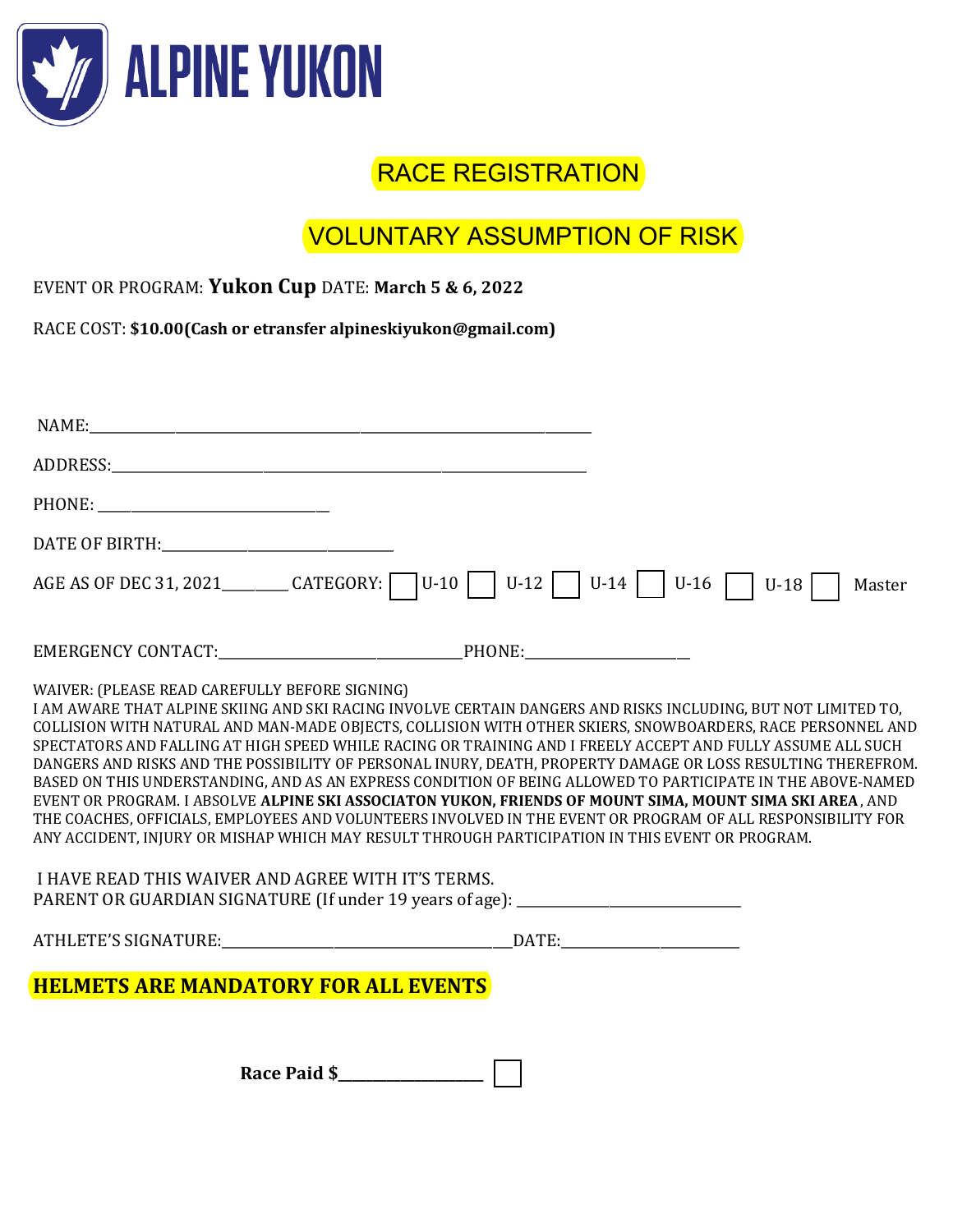#### **MT. SIMA SPECIAL EVENTS**

## **RELEASE OF LIABILITY, WAIVER OF CLAIMS, ASSUMPTION OF RISKS AND INDEMNITY AGREEMENT (hereinafter referred to as the "Release Agreement")**

### BY SIGNING THIS DOCUMENT YOU WILL WAIVE OR GIVE UP CERTAIN LEGAL RIGHTS, INCLUDING THE RIGHT TO SUE OR CLAIM COMPENSATION FOLLOWING AN ACCIDENT

## **PLEASE READ CAREFULLY! Initial**

| <b>NAME</b>      | Last          |  |       | First    |  |       | Middle Initial |  |
|------------------|---------------|--|-------|----------|--|-------|----------------|--|
|                  | <b>Street</b> |  |       |          |  | Apt # |                |  |
| <b>ADDRESS</b>   | City          |  |       | Province |  |       | Postal Code    |  |
|                  | Telephone     |  |       | Email:   |  |       |                |  |
| <b>BIRTHDATE</b> | Year          |  | Month | Day      |  | Age   | Male/Female    |  |

**TO: Friends of Mount Sima Society and its directors, officers, employees, instructors, agents, representatives, volunteers, independent contractors, subcontractors, sponsors, successors and assigns and all event organizers, officials, volunteers, participants, sponsors, promoters and advertisers (hereinafter collectively referred to as the "Releasees")**

#### **DEFINITIONS:**

#### **In this Release Agreement:**

- (a) the term "Special Events" shall include any activity which is organized, conducted or sponsored by the Releasees and shall include, but is not limited to, races, competitions, demonstrations and other such events or activities; and
- (b) the term "Special Events Sponsor" shall include any individual, corporation, association, institution, or organization that is associated with a Special Event as an organizer, promoter, sponsor or advertiser.

#### **ASSUMPTION OF RISKS**

I am aware that skiing, snowboarding and participating in Special Events involve many inherent risks, dangers and hazards including, but not limited to: boarding, riding and disembarking ski lifts; changing weather conditions; avalanches; exposed rock, earth, ice, or other natural objects; trees, tree wells, tree stumps and forest dead fall; the condition of snow or ice on or beneath the snow surface; changes or variation in the terrain used for skiing, snowboarding and Special Events which may create blind spots or areas of reduced visibility; changes or variations in the snow surface or subsurface, including changes due to manmade or artificial snow; variable and difficult snow conditions; streams, creeks and exposed holes in the snow pack above streams or creeks; cliffs; crevasses; impact or collision with lift structures, fences, snow making equipment, snow grooming equipment, snowcats, snowmobiles and other vehicles, equipment, structures, or objects or equipment used in connection with skiing, snowboarding and Special Events; snowcat roads, road-banks or cut-banks; fatigue, stress, dehydration, exertion, high altitude and lack of fitness; slips, trips and falls; impact or collision with other skiers, racers, spectators, participants, competitors, course officials; failure to ski or snowboard safely or within one's own ability or within designated areas; negligence of other skiers, snowboarders, racers, spectators, participants, competitors, course officials; negligent first aid; and **NEGLIGENCE ON THE PART OF THE RELEASEES. I UNDERSTAND THAT NEGLIGENCE INCLUDES FAILURE ON THE PART OF THE RELEASEES TO TAKE REASONABLE STEPS TO SAFEGUARD OR PROTECT ME FROM THE RISKS, DANGERS AND HAZARDS ASSOCIATED WITH PARTICIPATION IN SPECIAL EVENTS**. I am also aware that the risks, dangers and hazards referred to above exist throughout the area used for skiing, snowboarding and Special Events and that many are unmarked. **I FREELY ACCEPT AND FULLY ASSUME ALL SUCH RISKS, DANGERS AND HAZARDS AND THE POSSIBILITY OF PERSONAL INJURY, DEATH, PROPERTY DAMAGE AND LOSS RESULTING THEREFROM.**

**HELMETS -** I acknowledge that Helmets are mandatory during participation in the Event. I understand that a helmet designed for recreational snow sports may reduce the risk of some types of head injuries. I recognise that serious head injury can occur even when a helmet is worn.

#### **COMPETITIONS**

I acknowledge that the risks, dangers and hazards of skiing and snowboarding are increased during races, competitions and contests, due to the competitive nature of the activity and the fact that there will be other participants on the course. I freely accept and fully assume all such risks, dangers and hazards and the possibility of personal injury, death, property damage or loss resulting therefrom.

| Initial - Participant | Initial - Parent or Guardian<br>If Participant is under age 19 |
|-----------------------|----------------------------------------------------------------|
|                       |                                                                |

I AM AWARE OF THE RISKS, DANGERS AND HAZARDS ASSOCIATED WITH PARTICIPATING IN SPECIAL EVENTS AND I FREELY ACCEPT AND FULLY ASSUME ALL SUCH RISKS, DANGERS AND HAZARDS AND THE POSSIBILITY OF PERSONAL INJURY, DEATH, PROPERTY DAMAGE OR LOSS RESULTING THEREFROM.

#### **RELEASE OF LIABILITY, WAIVER OF CLAIMS AND INDEMNITY AGREEMENT**

In consideration of the Releasees allowing me to participate in Special Events as a competitor, course worker, official, volunteer, event organizer, guest or member of the media, and permitting my use of the services, equipment, ski lifts, ski runs, trails, race courses and other facilities (hereinafter the "facilities"), I hereby agree as follows: